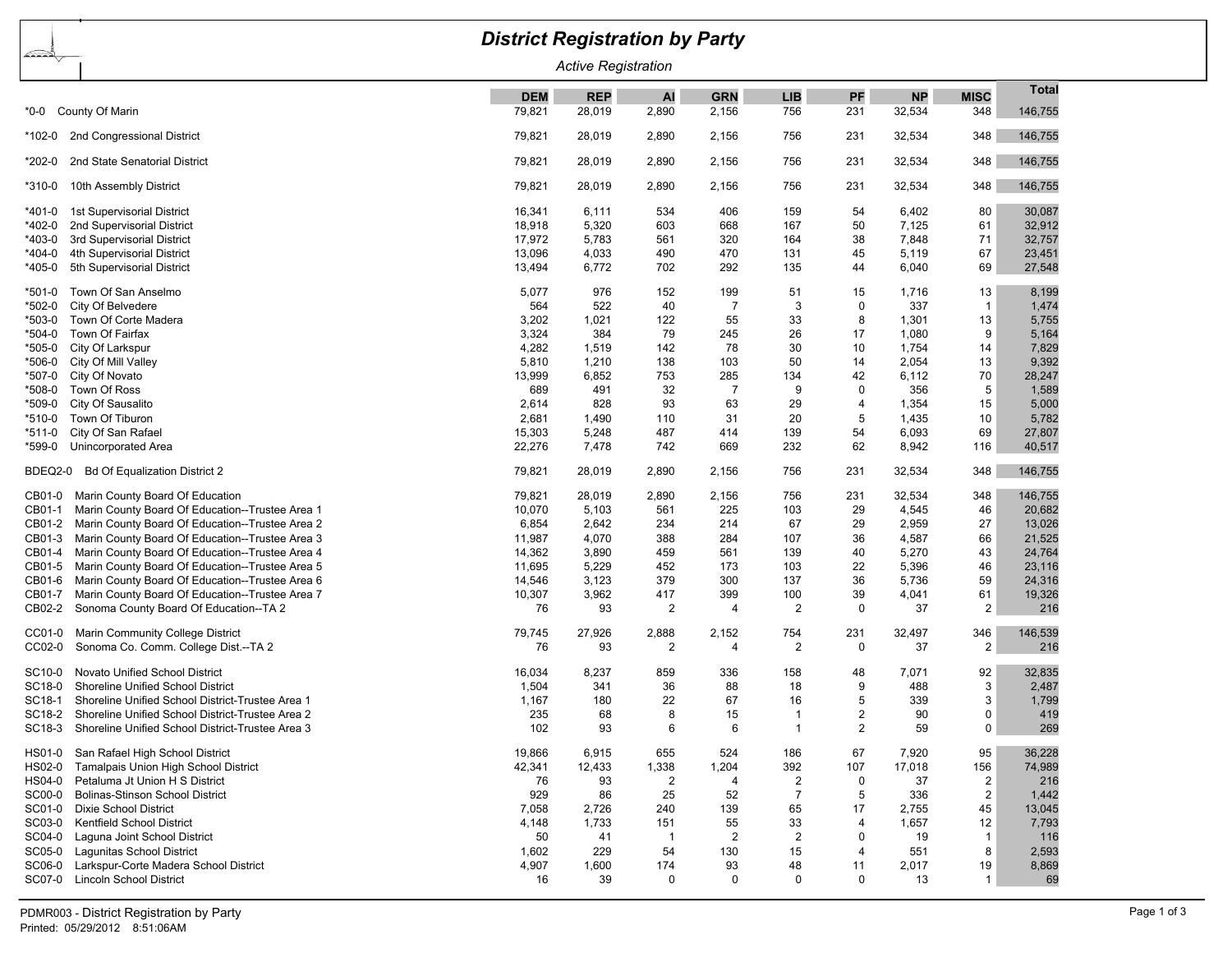|                                                                                         | <b>DEM</b>  | <b>REP</b> | AI                   | <b>GRN</b>     | <b>LIB</b>     | PF                  | <b>NP</b>  | <b>MISC</b>         | Total       |
|-----------------------------------------------------------------------------------------|-------------|------------|----------------------|----------------|----------------|---------------------|------------|---------------------|-------------|
| Mill Valley School District<br>SC08-0                                                   | 12,024      | 2,756      | 301                  | 221            | 115            | 30                  | 4,630      | 47                  | 20,124      |
| SC09-0<br>Nicasio School District                                                       | 232         | 79         | $\overline{2}$       | 14             | 3              | 2                   | 103        | 0                   | 435         |
| <b>Reed Union School District</b><br>SC11-0                                             | 4,035       | 2,446      | 181                  | 49             | 29             | 8                   | 2,102      | 15                  | 8,865       |
| SC12-0<br><b>Ross School District</b>                                                   | 778         | 582        | 39                   | $\overline{7}$ | 12             | 0                   | 421        | 5                   | 1,844       |
| Ross Valley School District<br>SC13-0                                                   | 9,746       | 1,932      | 283                  | 486            | 90             | 36                  | 3,339      | 27                  | 15,939      |
| San Rafael Elem School District<br>SC14-0                                               | 12,812      | 4,189      | 415                  | 385            | 121            | 50                  | 5,165      | 50                  | 23,187      |
| SC15-0<br>Sausalito Marin City School District<br>Union Joint School District<br>SC17-0 | 3,936<br>10 | 990<br>13  | 128<br>$\mathbf{1}$  | 97<br>2        | 40<br>0        | $\overline{7}$<br>0 | 1,862<br>5 | 21<br>0             | 7,081<br>31 |
|                                                                                         |             |            |                      |                |                |                     |            |                     |             |
| CSD02-0<br>Marin City Community Services District                                       | 840         | 100        | 21                   | 10             | 8              | 2                   | 317        | $\overline{2}$      | 1,300       |
| CSD03-0<br>Marinwood Community Services District                                        | 1,602       | 607        | 64                   | 29             | 21             | $\mathbf{1}$        | 672        | 12                  | 3,008       |
| CSD04-0<br>Muir Beach Community Services District                                       | 179         | 13         | $\overline{2}$       | 14             | -1             | 3                   | 62         | $\overline{2}$      | 276         |
| CSD05-0<br>Bel Marin Keys Community Services District                                   | 445         | 326        | 30                   | 10             | 6              | 0                   | 242        | 5                   | 1,064       |
| CSD06-0<br><b>Tamalpais Community Services District</b>                                 | 2,376       | 502        | 54                   | 43             | 21             | $\overline{7}$      | 935        | 10                  | 3,948       |
| <b>CSD07-0</b><br><b>Tomales Community Services District</b>                            | 80          | 17         | 2                    | 6              | $\mathbf 0$    | 2                   | 31         | 0                   | 138         |
| CSFP19-0<br>Santa Venetia-Bayside Acres Fire Prot. Dist.                                | 2,056       | 729        | 68                   | 60             | 18             | 10                  | 782        | 10                  | 3,733       |
| FI02-0<br><b>Bolinas Fire Protection District</b>                                       | 637         | 40         | 13                   | 45             | 5              | 3                   | 224        | $\overline{2}$      | 969         |
| FI03-0<br><b>Kentfield Fire District</b>                                                | 2,247       | 1,081      | 91                   | 26             | 25             | $\mathbf{1}$        | 956        | 6                   | 4,433       |
| FI04-0<br>Novato Fire Protection District                                               | 16,040      | 8,258      | 859                  | 336            | 158            | 48                  | 7,078      | 92                  | 32,869      |
| FI05-0<br>Sleepy Hollow Fire Protection District                                        | 826         | 445        | 36                   | 14             | 12             | $\mathbf{1}$        | 325        | 4                   | 1,663       |
| FI06-0<br>Southern Marin Fire Protection Dist                                           | 6,651       | 1,893      | 185                  | 111            | 65             | 14                  | 2,840      | 35                  | 11,794      |
| FI07-0<br>Stinson Beach Fire Protection District                                        | 286         | 46         | 12                   | $\overline{7}$ | $\overline{2}$ | $\overline{c}$      | 111        | 0                   | 466         |
| <b>Tiburon Fire Protection District</b><br>FI09-0                                       | 2,157       | 1,370      | 102                  | 26             | 15             | 5                   | 1,155      | 8                   | 4,838       |
| Novato Flood Control Zone 1<br>FL01-0                                                   | 15,713      | 8,152      | 847                  | 326            | 152            | 45                  | 6,951      | 91                  | 32,277      |
| Richardson Bay Flood Control Zone 3<br>FL02-0                                           | 12,492      | 2,633      | 310                  | 227            | 114            | 30                  | 4,706      | 49                  | 20,561      |
| Bel Air Flood Control Zone 4<br>FL03-0                                                  | 756         | 339        | 25                   | 8              | 9              | 1                   | 369        | 3                   | 1,510       |
| Bel Air Flood Control Subzone 4A<br>FL03-4                                              | 26          | 5          | 0                    | 0              | $\mathbf 0$    | 0                   | 11         | 0                   | 42          |
| Stinson Beach Flood Control Zone 5<br>FL04-0                                            | 279         | 45         | 12                   | $\overline{7}$ | $\overline{2}$ | 1                   | 107        | $\mathbf 0$         | 453         |
| FL05-0<br>San Rafael Meadows Flood Control Zone 6                                       | 379         | 123        | 15                   | 8              | $\overline{2}$ | 3                   | 148        | 6                   | 684         |
| Santa Venetia Flood Control Zone 7<br>FL06-0                                            | 818         | 178        | 28                   | 30             | 6              | 5                   | 303        | 5                   | 1,373       |
| FL07-0<br>Ross Valley Flood Control Zone 9                                              | 20,212      | 6,063      | 670                  | 655            | 187            | 55                  | 7,722      | 64                  | 35,628      |
| Inverness Flood Control Zone 10<br>FL10-0                                               | 610         | 69         | 11                   | 38             | 12             | 0                   | 158        | $\mathbf{1}$        | 899         |
| WA01-0<br>Marin Municipal Water District                                                | 60,853      | 19,162     | 1,963                | 1,647          | 567            | 164                 | 24,432     | 247                 | 109,035     |
| WA01-1<br>Marin Municipal Water District-Division 1                                     | 12,316      | 4,198      | 424                  | 317            | 99             | 36                  | 4,647      | 71                  | 22,108      |
| WA01-2<br>Marin Municipal Water District-Division 2                                     | 8,964       | 3,191      | 276                  | 265            | 91             | 32                  | 3,684      | 29                  | 16,532      |
| WA01-3<br>Marin Municipal Water District-Division 3                                     | 14,899      | 3,989      | 476                  | 613            | 143            | 42                  | 5,510      | 46                  | 25,718      |
| WA01-4<br>Marin Municipal Water District-Division 4                                     | 14,663      | 3,337      | 390                  | 269            | 140            | 34                  | 5,555      | 52                  | 24,440      |
| WA01-5<br>Marin Municipal Water District-Division 5                                     | 10,011      | 4,447      | 397                  | 183            | 94             | 20                  | 5,036      | 49                  | 20,237      |
| Stinson Beach County Water District<br>WA02-0                                           | 285         | 46         | 12                   | $\overline{7}$ | $\overline{2}$ | $\overline{2}$      | 114        | 0                   | 468         |
| North Marin Water District<br>WA03-0                                                    | 17,239      | 8,432      | 881                  | 407            | 174            | 52                  | 7,415      | 95                  | 34,695      |
| WA03-1<br>North Marin Water District-Annexation Original                                | 16,040      | 8,258      | 859                  | 336            | 158            | 48                  | 7,078      | 92                  | 32,869      |
| Marin County Library District<br>LIB01-0                                                | 43,492      | 16,226     | 1,728                | 1,261          | 434            | 129                 | 17,792     | 213                 | 81,275      |
| Marin County Library District-Fairfax/west Marin<br>LIB01-1                             | 9,173       | 1,749      | 251                  | 587            | 85             | 44                  | 3,186      | 30                  | 15,105      |
| Marin County Library District-Eastern Marin<br>LIB01-2                                  | 26,109      | 10,925     | 1,148                | 553            | 260            | 73                  | 10,973     | 147                 | 50,188      |
| LIB02-0<br>Marin County Free Library District                                           | 43,492      | 16,226     | 1,728                | 1,261          | 434            | 129                 | 17,792     | 213                 | 81,275      |
|                                                                                         |             |            |                      |                |                |                     |            |                     |             |
| <b>Strawberry Recreation District</b><br><b>REC01-0</b><br><b>REC01-1</b>               | 1,261       | 594        | 45<br>$\overline{2}$ | 18<br>0        | 15<br>1        | $\mathbf{1}$<br>0   | 674<br>30  | $\overline{7}$<br>0 | 2,615       |
| Strawberry Recreation District-Zone IV<br><b>REC02-0</b><br>Mesa Park                   | 37<br>637   | 30<br>40   | 13                   | 45             | 5              | 3                   | 224        | $\overline{2}$      | 100<br>969  |
|                                                                                         |             |            |                      |                |                |                     |            |                     |             |
| <b>CSFP27-1</b><br>Ross Valley Paramedic District 27 Portions                           | 652         | 169        | 20                   | 34             | $\overline{2}$ | 3                   | 278        | $\overline{2}$      | 1,160       |
| <b>CSFP28-0</b><br>West Marin Paramedic CSA No. 28                                      | 4,335       | 807        | 119                  | 288            | 45             | 20                  | 1,507      | 15                  | 7,136       |
| Ross Valley Sanitary District No. 1<br>SA01-0                                           | 16,719      | 4,941      | 547                  | 594            | 148            | 47                  | 6,286      | 50                  | 29,332      |
| Tiburon Sanitary District No. 5<br>SA02-0                                               | 1,734       | 1,218      | 95                   | 22             | 12             | $\overline{2}$      | 954        | $\overline{2}$      | 4,039       |
| SA03-0<br>Novato Sanitary District                                                      | 15,034      | 7,633      | 811                  | 305            | 146            | 42                  | 6,659      | 85                  | 30,715      |
| <b>Almonte Sanitary District</b><br>SA04-0                                              | 640         | 134        | 10                   | 9              | 9              | $\overline{c}$      | 254        | 4                   | 1,062       |
| SA05-0<br><b>Alto Sanitary District</b>                                                 | 406         | 56         | 18                   | $\overline{7}$ | 4              | 1                   | 149        | $\overline{2}$      | 643         |
|                                                                                         |             |            |                      |                |                |                     |            |                     |             |